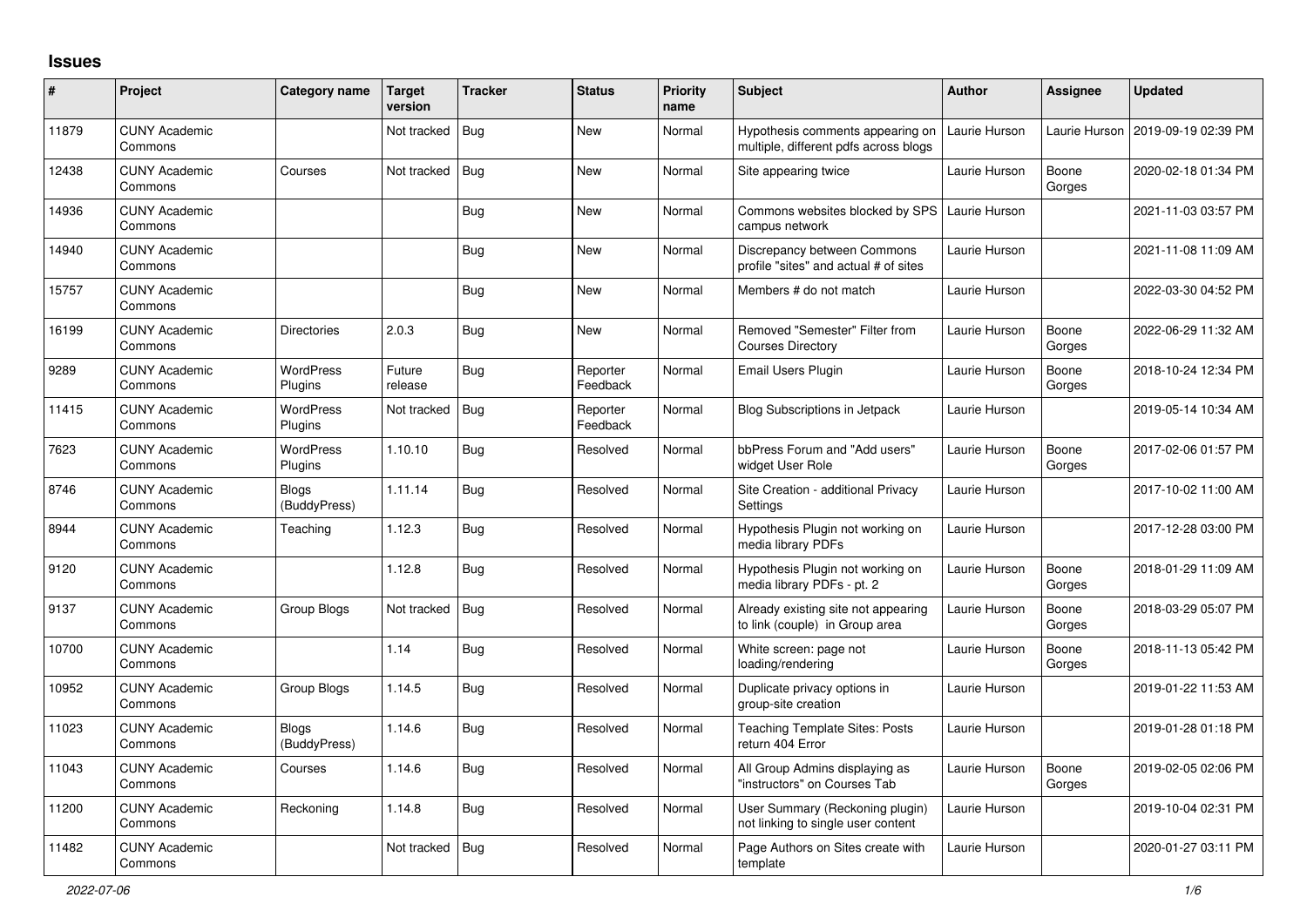| $\pmb{\#}$ | Project                         | Category name                | <b>Target</b><br>version | <b>Tracker</b> | <b>Status</b> | <b>Priority</b><br>name | <b>Subject</b>                                                 | <b>Author</b> | Assignee              | <b>Updated</b>      |
|------------|---------------------------------|------------------------------|--------------------------|----------------|---------------|-------------------------|----------------------------------------------------------------|---------------|-----------------------|---------------------|
| 11674      | <b>CUNY Academic</b><br>Commons | WordPress<br><b>Themes</b>   | Not tracked              | Bug            | Resolved      | Normal                  | Thematic theme: Remove/make<br>unavailable                     | Laurie Hurson |                       | 2019-07-30 06:01 PM |
| 11803      | <b>CUNY Academic</b><br>Commons | WordPress<br>Plugins         | 1.15.9                   | Bug            | Resolved      | Normal                  | Settings > Writing Editor Switch<br>Error                      | Laurie Hurson | Raymond<br>Hoh        | 2019-08-28 02:48 PM |
| 11836      | <b>CUNY Academic</b><br>Commons | Onboarding                   | 1.15.9                   | <b>Bug</b>     | Resolved      | Normal                  | Invite and "Claim Key" Confusion                               | Laurie Hurson |                       | 2019-09-10 02:34 PM |
| 11862      | <b>CUNY Academic</b><br>Commons | WordPress<br>Plugins         | 1.16                     | Bug            | Resolved      | Normal                  | Testing WP Grade Comments for<br>inclusion on Commons          | Laurie Hurson | Raymond<br>Hoh        | 2019-11-15 12:54 PM |
| 12140      | <b>CUNY Academic</b><br>Commons | Accessibility                | 1.17.0                   | Bug            | Resolved      | Normal                  | Fixing Size/Contrast of "Recently<br><b>Active Text"</b>       | Laurie Hurson | Boone<br>Gorges       | 2020-07-14 12:22 PM |
| 12183      | <b>CUNY Academic</b><br>Commons |                              | 1.16.1                   | Bug            | Resolved      | Normal                  | User cannot access their sites                                 | Laurie Hurson | Boone<br>Gorges       | 2019-12-05 11:04 AM |
| 12275      | <b>CUNY Academic</b><br>Commons | <b>BuddyPress</b><br>(misc)  | Not tracked              | <b>Bug</b>     | Resolved      | Normal                  | Error in Members Directory                                     | Laurie Hurson | Boone<br>Gorges       | 2020-01-09 02:40 PM |
| 12278      | <b>CUNY Academic</b><br>Commons | WordPress<br>(misc)          | 1.16.3                   | Bug            | Resolved      | Normal                  | Cannot acces dashboard due to<br>"Critical Error"              | Laurie Hurson | Raymond<br><b>Hoh</b> | 2020-01-10 02:04 PM |
| 12448      | <b>CUNY Academic</b><br>Commons | Courses                      | 1.17.0                   | <b>Bug</b>     | Resolved      | Normal                  | Course metadata should update on<br>site/group metadata update | Laurie Hurson | Boone<br>Gorges       | 2020-07-15 12:09 PM |
| 12519      | <b>CUNY Academic</b><br>Commons | User Experience              | 1.16.8                   | <b>Bug</b>     | Resolved      | Normal                  | Registration and Home Page links<br>on Mobile                  | Laurie Hurson | Raymond<br>Hoh        | 2020-03-17 05:03 PM |
| 13068      | <b>CUNY Academic</b><br>Commons | Courses                      | 1.17.2                   | Bug            | Resolved      | Normal                  | Deleted groups appearing in<br>courses list                    | Laurie Hurson | Boone<br>Gorges       | 2020-08-25 11:27 AM |
| 13632      | <b>CUNY Academic</b><br>Commons |                              | Not tracked              | <b>Bug</b>     | Resolved      | Normal                  | Deleting Files in Group Library                                | Laurie Hurson |                       | 2021-09-14 10:41 AM |
| 14051      | <b>CUNY Academic</b><br>Commons | Courses                      | Not tracked              | <b>Bug</b>     | Resolved      | Normal                  | Updating Instructor on Course<br>Directory Listing             | Laurie Hurson | Boone<br>Gorges       | 2021-03-05 12:56 PM |
| 14095      | <b>CUNY Academic</b><br>Commons |                              | 1.18.7                   | Bug            | Resolved      | Normal                  | Ensemble Plugin not updating URL                               | Laurie Hurson | Boone<br>Gorges       | 2021-03-23 11:43 AM |
| 14249      | <b>CUNY Academic</b><br>Commons |                              | Not tracked              | Bug            | Resolved      | Normal                  | Loom Embed Issue                                               | Laurie Hurson |                       | 2021-04-13 11:07 AM |
| 14266      | <b>CUNY Academic</b><br>Commons |                              | Not tracked              | <b>Bug</b>     | Resolved      | Normal                  | Jquery Emails?                                                 | Laurie Hurson |                       | 2021-09-14 10:43 AM |
| 14451      | <b>CUNY Academic</b><br>Commons | <b>Blogs</b><br>(BuddyPress) | 1.18.10                  | <b>Bug</b>     | Resolved      | Normal                  | Search filtering not working correctly                         | Laurie Hurson | Boone<br>Gorges       | 2021-05-12 03:24 PM |
| 14726      | <b>CUNY Academic</b><br>Commons |                              | Not tracked              | <b>Bug</b>     | Resolved      | Normal                  | Group not letting me connect to<br>already existing site       | Laurie Hurson | Jeremy Felt           | 2021-09-10 10:08 AM |
| 14791      | <b>CUNY Academic</b><br>Commons |                              | Not tracked              | Bug            | Resolved      | Normal                  | Default author on conference<br>template                       | Laurie Hurson |                       | 2021-09-21 11:07 AM |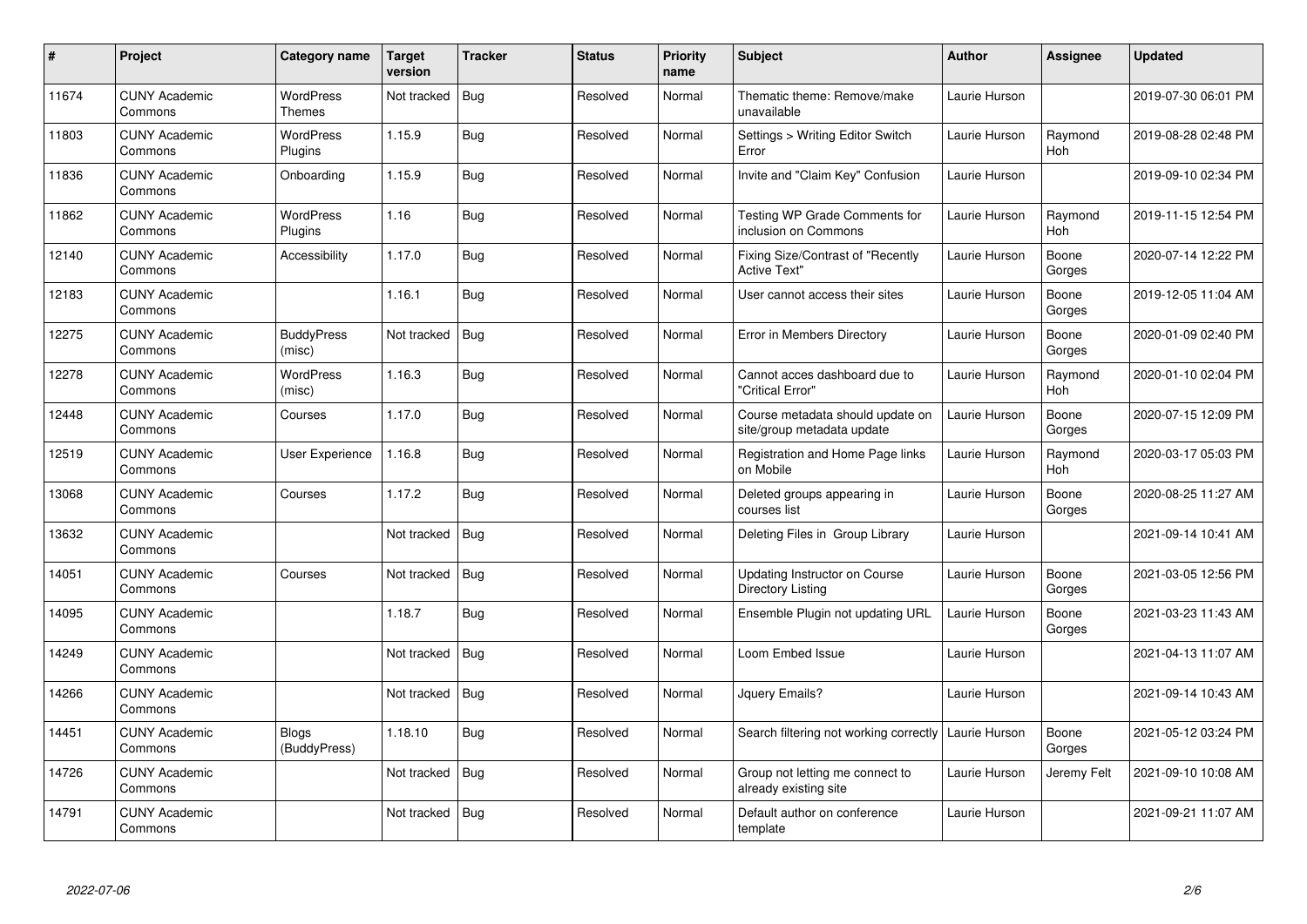| $\#$  | Project                         | Category name               | <b>Target</b><br>version | <b>Tracker</b> | <b>Status</b>        | <b>Priority</b><br>name | <b>Subject</b>                                                                | Author        | <b>Assignee</b> | <b>Updated</b>      |
|-------|---------------------------------|-----------------------------|--------------------------|----------------|----------------------|-------------------------|-------------------------------------------------------------------------------|---------------|-----------------|---------------------|
| 15219 | <b>CUNY Academic</b><br>Commons | Layout                      | 1.19.3                   | <b>Bug</b>     | Resolved             | Normal                  | Alignment with Rowling Theme                                                  | Laurie Hurson | Raymond<br>Hoh  | 2022-02-08 02:38 PM |
| 15409 | <b>CUNY Academic</b><br>Commons |                             | Not tracked              | <b>Bug</b>     | Resolved             | Normal                  | <b>Commons Loading Slow</b>                                                   | Laurie Hurson |                 | 2022-02-22 02:32 PM |
| 15756 | <b>CUNY Academic</b><br>Commons | WordPress<br>Plugins        | 1.19.7                   | Bug            | Resolved             | Normal                  | Authors Unable to access<br>dashboard                                         | Laurie Hurson |                 | 2022-04-12 11:31 AM |
| 15947 | <b>CUNY Academic</b><br>Commons |                             | 1.19.8                   | <b>Bug</b>     | Resolved             | Normal                  | Slides and Site Running slow issues                                           | Laurie Hurson |                 | 2022-04-26 10:45 AM |
| 16055 | <b>CUNY Academic</b><br>Commons |                             | 1.19.9                   | <b>Bug</b>     | Resolved             | Normal                  | Header Image Will not Display                                                 | Laurie Hurson |                 | 2022-05-10 10:44 AM |
| 16183 | <b>CUNY Academic</b><br>Commons | Onboarding                  | 2.0.1                    | <b>Bug</b>     | Resolved             | Normal                  | Contrast for member names in the<br>invite modal                              | Laurie Hurson |                 | 2022-06-14 11:35 AM |
| 16188 | <b>CUNY Academic</b><br>Commons | <b>WordPress</b><br>Plugins | 2.0.1                    | <b>Bug</b>     | Resolved             | Normal                  | "Choose a liscense" modal not<br>loading                                      | Laurie Hurson | Raymond<br>Hoh  | 2022-06-02 04:22 PM |
| 7537  | <b>CUNY Academic</b><br>Commons | Events                      |                          | <b>Bug</b>     | Rejected             | Normal                  | bbPress Group Events Widget does<br>not display                               | Laurie Hurson | Raymond<br>Hoh  | 2017-04-27 02:32 PM |
| 14227 | <b>CUNY Academic</b><br>Commons |                             |                          | <b>Bug</b>     | Rejected             | Normal                  | Missing Appearance section of<br>Dashboard                                    | Laurie Hurson |                 | 2021-03-24 04:08 PM |
| 15509 | <b>CUNY Academic</b><br>Commons |                             |                          | Bug            | Rejected             | Normal                  | Comments and Image Error                                                      | Laurie Hurson |                 | 2022-03-02 04:26 PM |
| 16087 | <b>CUNY Academic</b><br>Commons |                             |                          | <b>Bug</b>     | Rejected             | Normal                  | ZotPress not displaying Group<br>Library                                      | Laurie Hurson |                 | 2022-05-11 05:03 PM |
| 7629  | <b>CUNY Academic</b><br>Commons | <b>BuddyPress</b><br>(misc) |                          | Bug            | Duplicate            | Normal                  | Coupled Group/Site email<br>generation Issue                                  | Laurie Hurson | Boone<br>Gorges | 2017-02-06 04:09 PM |
| 11789 | <b>CUNY Academic</b><br>Commons | Courses                     | Future<br>release        | Feature        | <b>New</b>           | Normal                  | Ability to remove item from Courses<br>list                                   | Laurie Hurson | Sonja Leix      | 2019-09-24 12:28 PM |
| 13650 | <b>CUNY Academic</b><br>Commons | Group Library               | Future<br>release        | Feature        | <b>New</b>           | Normal                  | Forum Attachments in Group<br>Library                                         | Laurie Hurson |                 | 2021-11-19 12:30 PM |
| 14787 | <b>CUNY Academic</b><br>Commons | <b>Plugin Packages</b>      | Future<br>release        | Feature        | <b>New</b>           | Normal                  | Creating a "Design" plugin package                                            | Laurie Hurson | scott voth      | 2022-04-27 04:56 PM |
| 16332 | <b>CUNY Academic</b><br>Commons |                             |                          | Feature        | <b>New</b>           | Normal                  | Refining the OER Tag: Remove<br>OER tag option from Creation<br>Process       | Laurie Hurson |                 | 2022-07-05 01:07 PM |
| 16335 | <b>CUNY Academic</b><br>Commons |                             |                          | Feature        | <b>New</b>           | Normal                  | Revisiting options and functions of<br><b>Creative Commons license widget</b> | Laurie Hurson |                 | 2022-07-06 11:17 AM |
| 11131 | <b>CUNY Academic</b><br>Commons |                             | Future<br>release        | Feature        | Reporter<br>Feedback | Normal                  | <b>Image Annotation Plugins</b>                                               | Laurie Hurson |                 | 2019-02-26 11:33 AM |
| 12121 | <b>CUNY Academic</b><br>Commons | <b>WordPress</b><br>Plugins | 2.0.3                    | Feature        | Reporter<br>Feedback | Normal                  | Embedding H5P Iframes on<br><b>Commons Site</b>                               | Laurie Hurson | Boone<br>Gorges | 2022-06-29 11:32 AM |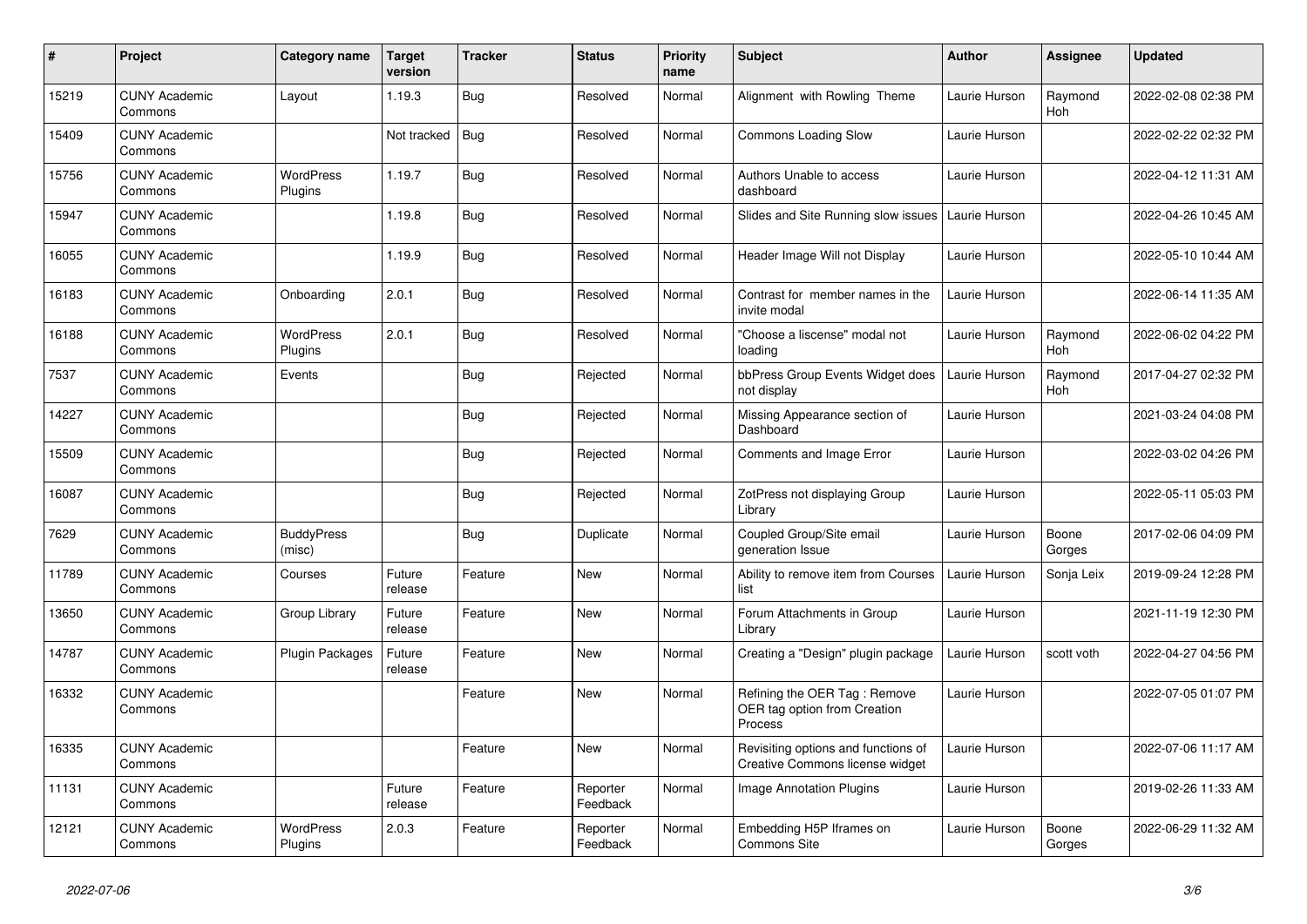| $\sharp$ | Project                         | Category name                     | <b>Target</b><br>version | <b>Tracker</b> | <b>Status</b>        | <b>Priority</b><br>name | <b>Subject</b>                                                  | <b>Author</b> | Assignee        | <b>Updated</b>      |
|----------|---------------------------------|-----------------------------------|--------------------------|----------------|----------------------|-------------------------|-----------------------------------------------------------------|---------------|-----------------|---------------------|
| 12446    | <b>CUNY Academic</b><br>Commons | Groups (misc)                     | Future<br>release        | Feature        | Reporter<br>Feedback | Normal                  | Toggle default site to group forum<br>posting                   | Laurie Hurson | Laurie Hurson   | 2020-03-10 11:57 AM |
| 15613    | <b>CUNY Academic</b><br>Commons |                                   | 2.0.3                    | Feature        | Reporter<br>Feedback | Normal                  | Adding "Passster" plugin                                        | Laurie Hurson |                 | 2022-06-29 11:32 AM |
| 15923    | <b>CUNY Academic</b><br>Commons |                                   | Not tracked              | Feature        | Reporter<br>Feedback | Normal                  | <b>Bellows Plugin Adjustments</b>                               | Laurie Hurson |                 | 2022-04-20 10:10 AM |
| 7424     | <b>CUNY Academic</b><br>Commons | WordPress<br>Plugins              | 1.10.8                   | Feature        | Resolved             | Normal                  | Wordpress Plugin Request:<br>Reckoning                          | Laurie Hurson | Boone<br>Gorges | 2017-01-21 09:02 PM |
| 7653     | <b>CUNY Academic</b><br>Commons | Reckoning                         | 1.10.10                  | Feature        | Resolved             | Normal                  | Reckoning Plugin Edit or<br>Workaround                          | Laurie Hurson | Boone<br>Gorges | 2019-10-04 02:31 PM |
| 9104     | <b>CUNY Academic</b><br>Commons | <b>WordPress</b><br>Plugins       | 1.12.7                   | Feature        | Resolved             | Normal                  | Adding 2 Plugins?                                               | Laurie Hurson | Boone<br>Gorges | 2018-01-23 11:19 AM |
| 9119     | <b>CUNY Academic</b><br>Commons | <b>WordPress</b><br>Themes        | 1.12.8                   | Feature        | Resolved             | Normal                  | Installing Invanhoe Theme                                       | Laurie Hurson | Boone<br>Gorges | 2018-02-13 10:35 AM |
| 10258    | <b>CUNY Academic</b><br>Commons | WordPress<br>Plugins              | 1.13.8                   | Feature        | Resolved             | Normal                  | Media Library uploads visible to all<br>users on site           | Laurie Hurson |                 | 2018-08-29 04:53 PM |
| 11201    | <b>CUNY Academic</b><br>Commons | <b>WordPress</b><br>(misc)        | 1.16                     | Feature        | Resolved             | Normal                  | Add "Request to Join this Site"<br>button?                      | Laurie Hurson | Raymond<br>Hoh  | 2019-12-04 10:51 AM |
| 11833    | <b>CUNY Academic</b><br>Commons |                                   | 1.16                     | Feature        | Resolved             | Normal                  | CC Image Plugin                                                 | Laurie Hurson |                 | 2019-11-08 10:58 AM |
| 11937    | <b>CUNY Academic</b><br>Commons | Reckoning                         | 2.0.0                    | Feature        | Resolved             | Normal                  | Integration between WP Grade<br><b>Comments and Reckoning</b>   | Laurie Hurson | Boone<br>Gorges | 2022-05-26 11:36 AM |
| 12139    | <b>CUNY Academic</b><br>Commons |                                   | 1.16.5                   | Feature        | Resolved             | Normal                  | <b>Addressing Redundant Links</b><br><b>Accessibility Issue</b> | Laurie Hurson | Boone<br>Gorges | 2020-02-11 10:57 AM |
| 12340    | <b>CUNY Academic</b><br>Commons | <b>Blogs</b><br>(BuddyPress)      | 1.16.7                   | Feature        | Resolved             | Normal                  | Tweaking CC licensing on sites                                  | Laurie Hurson | Raymond<br>Hoh  | 2020-03-10 11:54 AM |
| 12391    | <b>CUNY Academic</b><br>Commons | <b>WordPress</b><br>Themes        | 1.16.5                   | Feature        | Resolved             | Normal                  | Theme request - Ocean WP                                        | Laurie Hurson |                 | 2020-02-11 11:28 AM |
| 12447    | <b>CUNY Academic</b><br>Commons | Courses                           | 1.18.0                   | Feature        | Resolved             | Normal                  | <b>Tallying Forum Participation</b>                             | Laurie Hurson | Raymond<br>Hoh  | 2020-12-08 11:32 AM |
| 13678    | <b>CUNY Academic</b><br>Commons | <b>WordPress</b><br><b>Themes</b> | 1.18.1                   | Feature        | Resolved             | Normal                  | Theme request                                                   | Laurie Hurson |                 | 2020-12-22 03:38 PM |
| 13706    | <b>CUNY Academic</b><br>Commons |                                   | 1.18.1                   | Feature        | Resolved             | Normal                  | Github embed                                                    | Laurie Hurson |                 | 2020-12-22 03:39 PM |
| 14018    | <b>CUNY Academic</b><br>Commons | Group Forums                      | 1.18.7                   | Feature        | Resolved             | Normal                  | Forum design improvements                                       | Laurie Hurson | Boone<br>Gorges | 2021-03-23 11:43 AM |
| 14115    | <b>CUNY Academic</b><br>Commons | Shortcodes and<br>embeds          | 1.18.6                   | Feature        | Resolved             | Normal                  | Add Twine Embed Plugin                                          | Laurie Hurson | Boone<br>Gorges | 2021-03-11 10:53 AM |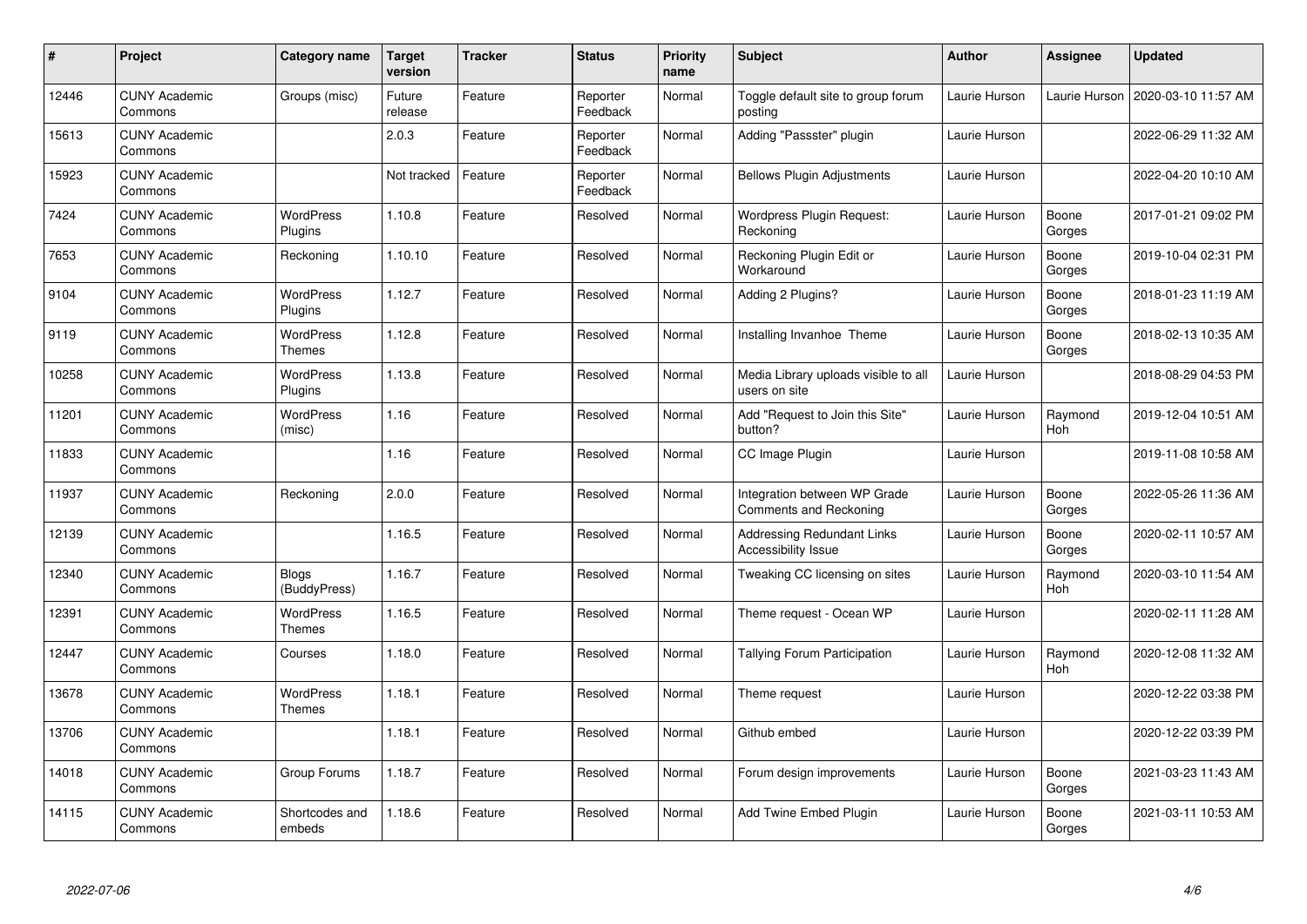| #     | Project                         | Category name              | <b>Target</b><br>version | <b>Tracker</b> | <b>Status</b>        | <b>Priority</b><br>name | <b>Subject</b>                                                                             | <b>Author</b> | <b>Assignee</b>   | <b>Updated</b>      |
|-------|---------------------------------|----------------------------|--------------------------|----------------|----------------------|-------------------------|--------------------------------------------------------------------------------------------|---------------|-------------------|---------------------|
| 14170 | <b>CUNY Academic</b><br>Commons | Courses                    | 1.19.0                   | Feature        | Resolved             | Normal                  | Collecting OER Metadata                                                                    | Laurie Hurson | Boone<br>Gorges   | 2022-01-04 12:02 PM |
| 14179 | <b>CUNY Academic</b><br>Commons | Home Page                  | 1.19.0                   | Feature        | Resolved             | Normal                  | Featured Sites and Groups for<br>Home Page Redesign                                        | Laurie Hurson | Colin<br>McDonald | 2022-01-04 12:03 PM |
| 14208 | <b>CUNY Academic</b><br>Commons |                            |                          | Feature        | Resolved             | Normal                  | Loom Videos                                                                                | Laurie Hurson |                   | 2021-03-23 02:25 PM |
| 14287 | <b>CUNY Academic</b><br>Commons |                            | 1.18.8                   | Feature        | Resolved             | Normal                  | Add Eventbrite Plugin                                                                      | Laurie Hurson |                   | 2021-04-13 11:21 AM |
| 14380 | <b>CUNY Academic</b><br>Commons |                            | 1.18.10                  | Feature        | Resolved             | Normal                  | <b>SPLOT Site for User stories</b>                                                         | Laurie Hurson |                   | 2021-05-11 11:37 AM |
| 14457 | <b>CUNY Academic</b><br>Commons | Courses                    | 1.19.0                   | Feature        | Resolved             | Normal                  | Toggle for Public Sites in Course<br>Directory                                             | Laurie Hurson | Boone<br>Gorges   | 2022-01-04 11:16 AM |
| 14786 | <b>CUNY Academic</b><br>Commons | Groups (misc)              | 1.19.0                   | Feature        | Resolved             | Normal                  | Adding "class project" purpose                                                             | Laurie Hurson | Boone<br>Gorges   | 2022-01-04 11:20 AM |
| 14897 | <b>CUNY Academic</b><br>Commons | Courses                    | 1.19.0                   | Feature        | Resolved             | Normal                  | Adding "Instructor" field to indicate<br>which Admin is Instructor of a<br>"teaching" site | Laurie Hurson | Raymond<br>Hoh    | 2022-01-04 11:19 AM |
| 15220 | <b>CUNY Academic</b><br>Commons | Groups (misc)              | 2.0.0                    | Feature        | Resolved             | Normal                  | Extending the OER Metadata Tag                                                             | Laurie Hurson | Boone<br>Gorges   | 2022-05-26 11:36 AM |
| 15251 | <b>CUNY Academic</b><br>Commons |                            | 1.19.3                   | Feature        | Resolved             | Normal                  | Add "Ultra" theme                                                                          | Laurie Hurson |                   | 2022-02-08 02:37 PM |
| 15383 | <b>CUNY Academic</b><br>Commons | <b>WordPress</b><br>Themes | 1.19.4                   | Feature        | Resolved             | Normal                  | Add Dazzling theme?                                                                        | Laurie Hurson | Boone<br>Gorges   | 2022-02-22 11:01 AM |
| 15482 | <b>CUNY Academic</b><br>Commons | WordPress<br>Plugins       | 1.19.5                   | Feature        | Resolved             | Normal                  | Request for Plugin 'Serious Simple<br>Podcasting'                                          | Laurie Hurson | Boone<br>Gorges   | 2022-03-08 12:26 PM |
| 15564 | <b>CUNY Academic</b><br>Commons | WordPress<br>Plugins       | 1.19.6                   | Feature        | Resolved             | Normal                  | Plugin request for 'default featured<br>image"                                             | Laurie Hurson |                   | 2022-03-15 11:57 AM |
| 12023 | <b>CUNY Academic</b><br>Commons |                            | Not tracked              | Feature        | Rejected             | Normal                  | Surfacing Site Storage Capacity &<br>Use                                                   | Laurie Hurson |                   | 2019-10-29 02:15 PM |
| 14878 | <b>CUNY Academic</b><br>Commons |                            |                          | Feature        | Rejected             | Normal                  | Bulk delete forum replies                                                                  | Laurie Hurson | Raymond<br>Hoh    | 2022-04-28 11:35 AM |
| 12328 | <b>CUNY Academic</b><br>Commons |                            | Not tracked              | Support        | <b>New</b>           | Normal                  | Sign up Code for Non-CUNY<br>Faculty                                                       | Laurie Hurson |                   | 2020-01-28 10:25 AM |
| 12484 | <b>CUNY Academic</b><br>Commons |                            | Not tracked              | Support        | Reporter<br>Feedback | Normal                  | Sign up Code for COIL Course<br>starting in March                                          | Laurie Hurson | Matt Gold         | 2020-03-02 02:26 PM |
| 14538 | <b>CUNY Academic</b><br>Commons |                            | Not tracked              | Support        | Reporter<br>Feedback | Normal                  | <b>Weebly To Commons</b>                                                                   | Laurie Hurson |                   | 2021-09-14 10:47 AM |
| 15176 | <b>CUNY Academic</b><br>Commons |                            | Not tracked              | Support        | Reporter<br>Feedback | Normal                  | Archiving Q Writing & Old<br>Wordpress Sites on the Commons                                | Laurie Hurson |                   | 2022-02-08 10:28 AM |